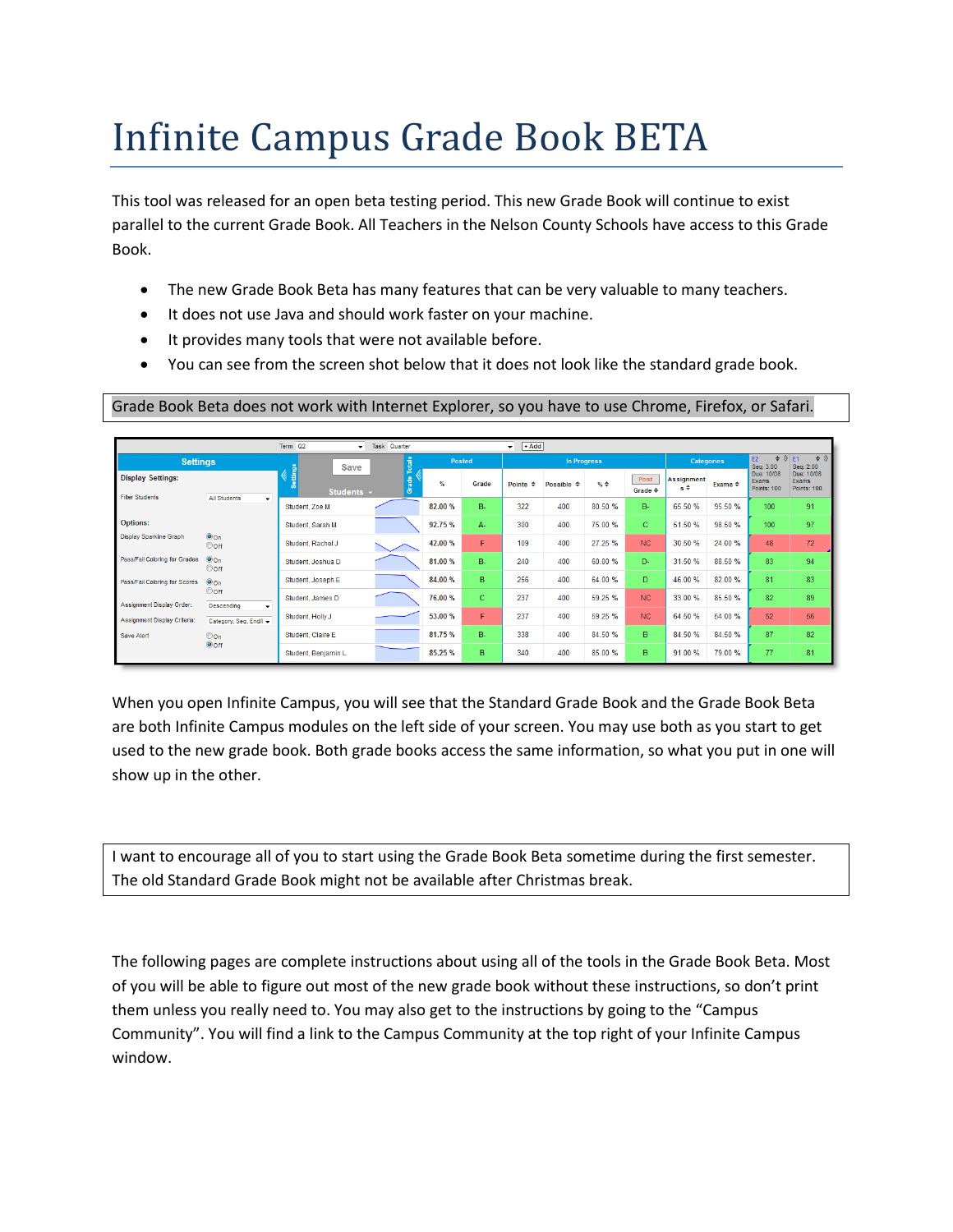### **View Options**

The context of the Grade Book is determined by the options selected in the Campus toolbar and the **Term** and **Task**dropdown lists above the Grade Book.

The **Add** option will open an instance of the Assignments tool within the Grade Book where users can create a new assignment without leaving the Grade Book, or use **ALT N**.

The **Grade Totals** and **Settings** options toggle open the Settings menu and the calculated Grade Totals columns based on entered scores.

Students can be sorted alphabetically by clicking the arrow next to the Students header.

Whenever a question mark appears next to the cursor, click to view the FAQ information, including Box & Whisker Diagrams, Assignment Calculations, Power Law, Sparklines and Keyboard Shortcuts. Click the Grade Book anywhere outside the help screen or the *Close* option to exit.

#### **Settings Settings Display Settings:** The **Settings** area of the Grade Book manages the **Display Settings**, the students **Filter Students All Students** being viewed, and visual display **Options**. This area can be toggled on and off Student, A using the **Settings** button above the student list. Options: Student, A Display Sparkline Graph  $\ddot{\mathbf{0}}$ On Student, B Ooff Pass/Fail Coloring for Grades  $@$ On Student B Ooff Student<sub>C</sub> Pass/Fail Coloring for Scores  $\odot$  On Ooff Student, H Assignment Display Order: Ascending Student, J. Assignment Display Criteria: Seq, End/Due, Name *Image 2: Grade Book Settings*  $\circledcirc$ on Student J Save Alert Use **ALT G** to expand or collapse this area. **Ooff** The fields in this area are as follows:

| <b>Field</b>                                      | <b>Description</b>                                                                                                                                                                                                                                                                                                                                                                                                                                                                                                             |
|---------------------------------------------------|--------------------------------------------------------------------------------------------------------------------------------------------------------------------------------------------------------------------------------------------------------------------------------------------------------------------------------------------------------------------------------------------------------------------------------------------------------------------------------------------------------------------------------|
| <b>Display</b><br><b>Settings</b>                 | What parts of the Grade Book users will see.                                                                                                                                                                                                                                                                                                                                                                                                                                                                                   |
| <b>Filter Students</b>                            | Select a student or student group from the dropdown list to limit the students shown in the Grade<br>Book. Filtering the Grade Book to an individual student can also be done in the Expanded Student<br>section.                                                                                                                                                                                                                                                                                                              |
| <b>Options</b>                                    | How information stored in the Grade Book will appear.                                                                                                                                                                                                                                                                                                                                                                                                                                                                          |
| <b>Display</b><br><b>Sparkline</b><br>Graph       | This option controls whether a Sparkline graph appears next the student's name. These graphs<br>show trends in student performance over time and are always arranged chronologically,<br>regardless of assignment display criteria described below. Point/Mark based scoring will display<br>as a blue line and Rubric-based scoring will appear as colored bars along an axis of proficiency.<br>For more information on Sparkline graphs, click the display preference when the question mark<br>appears next to the cursor. |
| Pass/Fail<br><b>Coloring for</b><br><b>Grades</b> | This option controls the color coding for the calculated grades in the Grade Totals section of the<br>Grade Book. Passing scores are indicated in green, failing scores in red. Passing scores are<br>indicated using the Grading Scale or Rubric selected in the Grade Calculation Options. Score<br>Groups and Rubrics                                                                                                                                                                                                       |
| Pass/Fail                                         | This option controls the color coding for the scores entered for assignments. Passing scores are                                                                                                                                                                                                                                                                                                                                                                                                                               |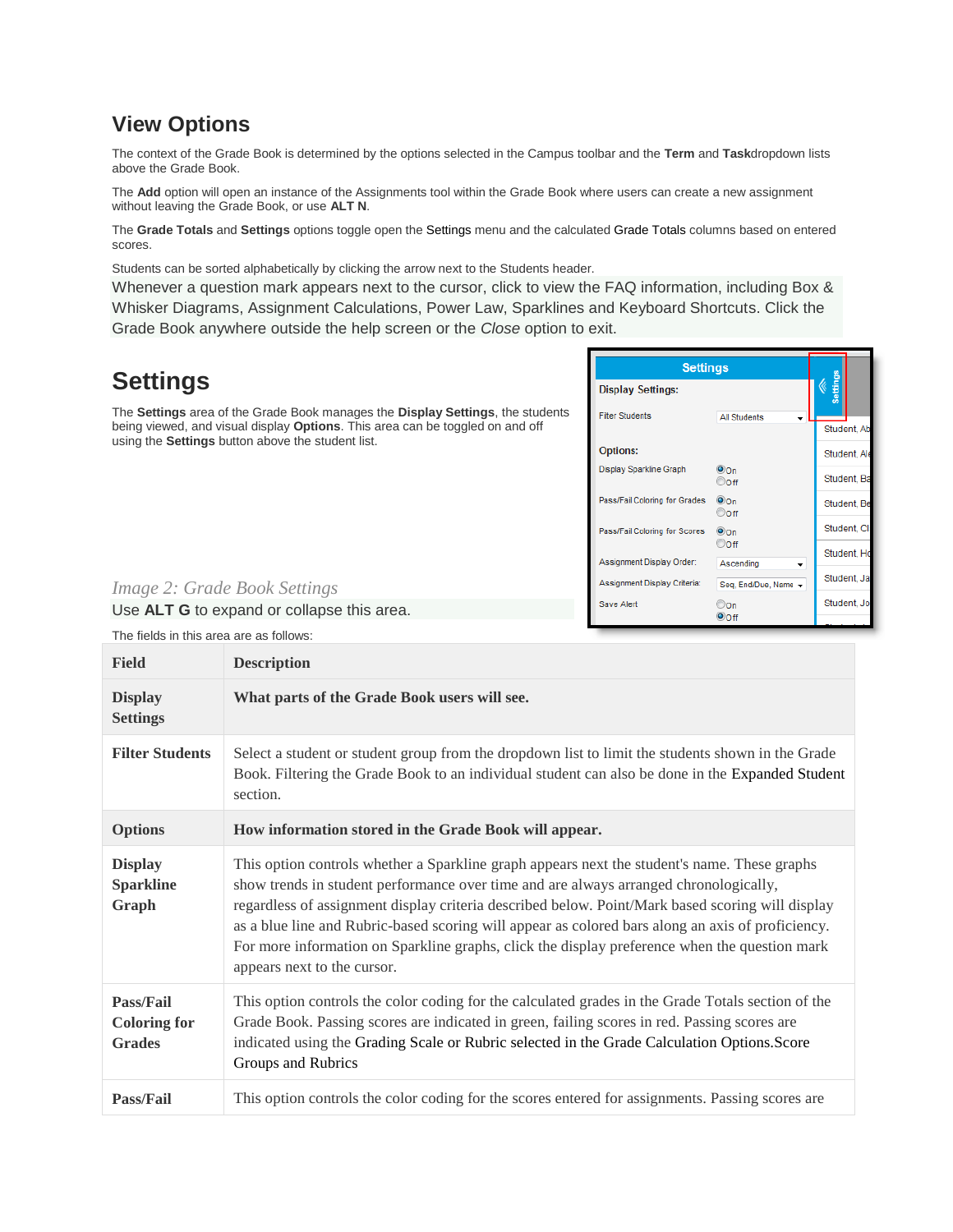| <b>Field</b>         | <b>Description</b>                                                                                                                                                                                                                                                                                                                                     |
|----------------------|--------------------------------------------------------------------------------------------------------------------------------------------------------------------------------------------------------------------------------------------------------------------------------------------------------------------------------------------------------|
| <b>Coloring for</b>  | indicated in green, failing scores in red. Passing scores are indicated using the Grading                                                                                                                                                                                                                                                              |
| <b>Scores</b>        | Scale or Rubric selected in the Grade Calculation Options.                                                                                                                                                                                                                                                                                             |
| <b>Assignment</b>    | This option controls whether assignments are ordered ascending or descending. Once past the                                                                                                                                                                                                                                                            |
| <b>Display Order</b> | midway point of the term, it may be useful to reverse the order in which assignments appear.                                                                                                                                                                                                                                                           |
| <b>Assignment</b>    | This option controls how assignments are displayed. Users can choose to sort assignments by                                                                                                                                                                                                                                                            |
| <b>Display</b>       | Sequence, End Date, then Name, or to sort them primarily by Category, then Sequence, End Date                                                                                                                                                                                                                                                          |
| <b>Criteria</b>      | and Name.                                                                                                                                                                                                                                                                                                                                              |
| <b>Save Alert</b>    | When there is unsaved data in the Grade Book, the Save button will appear orange. This option<br>determines whether a notification will appear when the Grade Book is saved. If set to yes, when a<br>user clicks Save, a notification stating "Grade Book has been saved." will appear. If set to no, this<br>notification will not appear upon save. |

### **Expanded Student**

Clicking on a student's name displays additional details for that student. The student's picture, Student ID #, Date of Birth and the date of most recent Portal login appear, as well as a text box where teachers can enter comments to post to the Portal. Additionally, a Sparkline Graph appears next to the student's name displaying student performance. Box and Whisker Diagrams for Point/Marks-scored assignments and Proficiency Graphs for Rubric-scored assignments will display below the student's score comparing the student's performance to the rest of the section.



#### *Image 3: Expanded Student - Points/Marks Example*

Use the **Hide Others** button at the bottom of the student details to filter the Grade Book so only that student's scores and grades are visible.

When the Grade Book is filtered to a single student, use the **Previous** and **Next** buttons to view other students in the section or the **Show All** button to return to all students.

Use **ALT S** to expand and collapse student details.

### **Sparkline Graphs**

A Sparkline graph will display next to the student's name if the option is activated, which charts the student's performance over time. Point/Mark based scoring will display as a blue line and Rubric-based scoring will appear as colored bars along an axis of proficiency. Sparkline graphs summarize individual student performance, compared to Box and Whisker diagrams or Proficiency Graphs that indicate student performance in relation to other students in the section. See the Sparkline Graph Examples area following for more information.

### **Sparkline Graph Examples**

The following examples depict two students' Sparkline graphs. The first example shows the graph that will appear for assignments scored with Points or Marks. The second example is based on a Standard scored using a Rubric.

A tool tip will appear when hovering over the graph with the number of scores represented in the graph.

Sparkline graphs calculate based on the percentage of a score, rather than by the numeric score value. Therefore, a 6 our of 10 and a 60 out of 100 would both calculate as 60%.

As shown by the entered scores, Claire's performance steadily improves over four assignments. The line is created by connecting scores to show progress over time.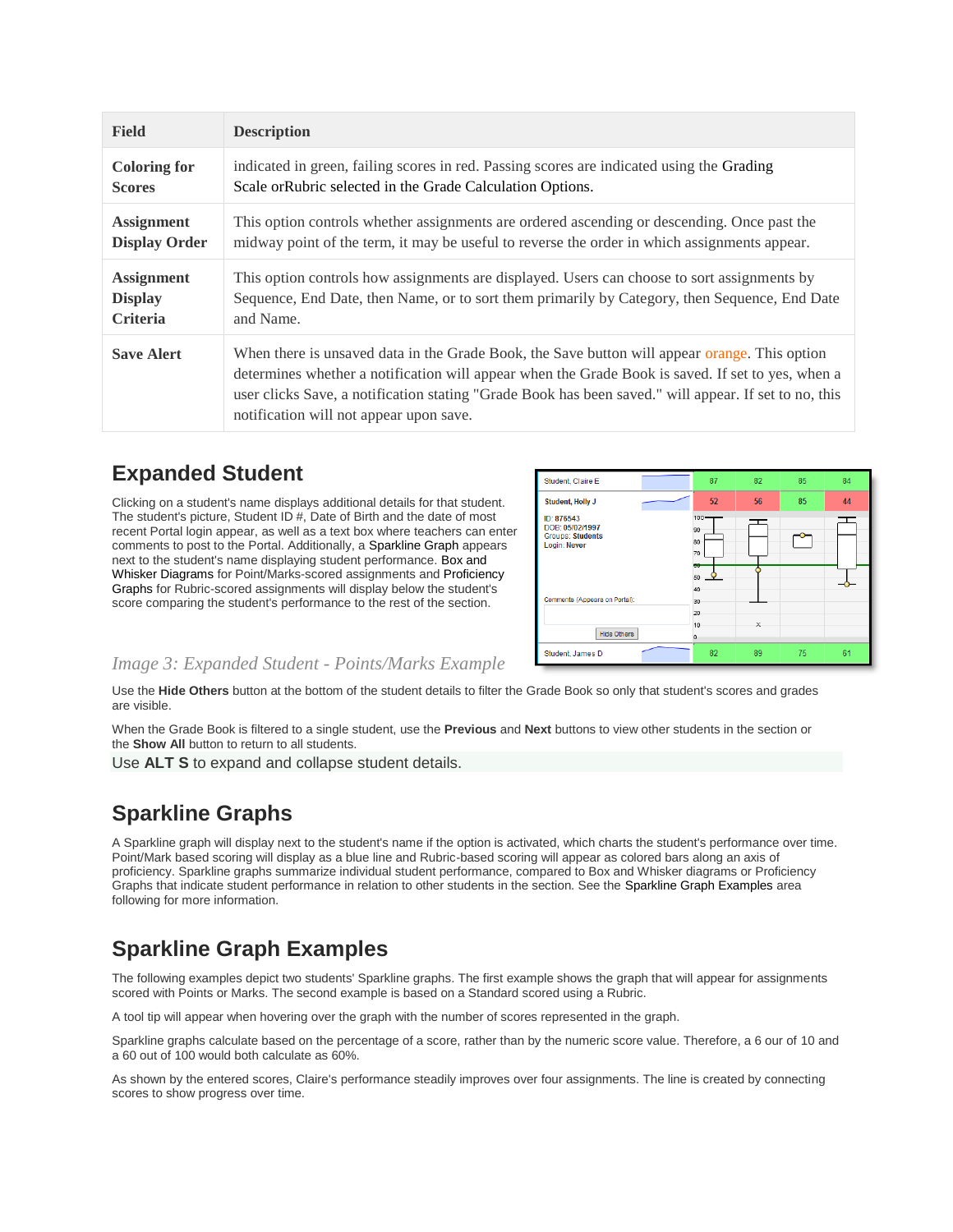| Ш<br>lant, Olaisa E.<br>лаіге Е. |  |  |  |
|----------------------------------|--|--|--|
|                                  |  |  |  |

*Image 4: Sparkline Graph from Point/Marks*

#### **Sparkline Graph from Rubrics**

When scoring using Rubrics, the Sparkline graph summarizes the student's Rubric scores. Each bar represents an assignment score.

| foe M |  |  |  |
|-------|--|--|--|
|       |  |  |  |

*Image 5: Sparkline Graph from Rubrics*

In this example, there are four score options, two considered Proficient: HP: Highly Proficient, P: Proficient, and two considered Not Proficient: S: Improving, and U: Unsatisfactory.

### **Box and Whisker Diagrams**



For each assignment scored with Points or Marks, a Box and Whisker diagram will display. Diagrams also display for each category and the In Progress calculation. These diagrams display student performance in relation to other students in the section, rather than points possible. Box and Whisker diagrams divide scores into a variable quartile distribution and then represent the averages of those groups with the top and bottom of the box and the top and bottom whiskers, with the student's score represented by the yellow dot. Since lines are based on averages rather than raw scores, student scores that are outliers, or far from the median score (average) can appear outside the diagram.

A score scale appears along the left side indicating where scores fall by percentage. The green line represents a passing score. Statistical outliers, or scores far from the median that tend to skew calculations, are indicated with an x for other students.

*Image 6: Box and Whisker Diagram*

### **Box and Whisker Examples**

The following examples explain two specific Box and Whisker plots. In these examples, there are 12 students in the class, which is three students per quartile. All assignments are out of 100 points.

#### **Student is in the Fourth Quartile**

In this example, the student is within the top quarter of the class.



#### *Image 7: Box and Whisker Example - Upper Quartile*

The student scores that produced this diagram are as follows (example student's score in bold):

- Fourth Quartile (top quarter, upper whisker) 100, 95, **90** (average: 95)
- Third Quartile (lower-top quarter, top half of box) 80, 75, 70 (average: 75)
- Second Quartile (upper-bottom quarter, lower half of box) 60, 55, 50 (average: 55)
- First Quartile (bottom quarter, lower whisker) 40, 45, 30 (average: 45)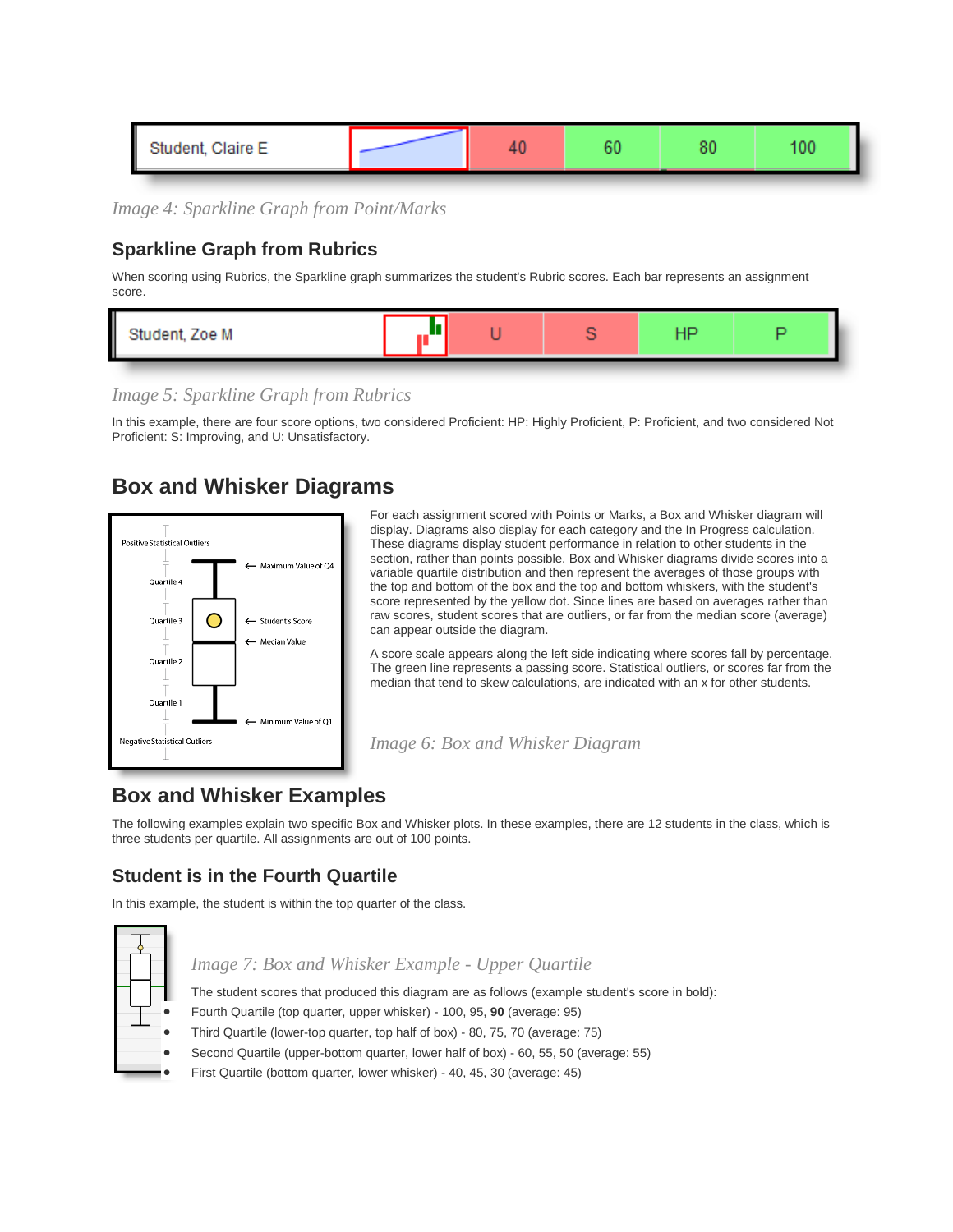#### **Student is a Low Outlier**

In this example, the student received a score that is significantly lower than the rest of the class, called an outlier.



#### *Image 8: Box and Whisker Example - Low Outlier*

The student scores that produced this diagram are as follows (example student's score in bold):

- Fourth Quartile (top quarter, upper whisker) 100, 100, 100 (average: 100)
- Third Quartile (lower-top quarter, top half of box) 100, 100, 100 (average: 100) Note: Identical first and second quartiles explain the non-existent top half of the diagram.
- Second Quartile (upper-bottom quarter, lower half of box) 100, 98, 88 (average: 95.3)
- First Quartile (bottom quarter, lower whisker) 88, 80, **10** (average: 59.3)

### **Proficiency Graphs**

In place of the Box and Whisker diagrams shown for assignments scored with Points/Marks, Standards scored with Rubrics display graphs in the expanded Student area, one displaying a student's proficiency over time and the other showing the proficiency distribution across all students in the section.

#### *Image 9: Proficiency Graphs*

The Student Proficiency graph depicts student proficiency across all Rubric proficiency levels. The Proficiency Distribution graph aggregates how many students were scored at each proficiency level across the section.



### **Grade Totals**

Grade Totals include three sections, Posted Grades, In Progress Grades and Category totals. In Progress values calculate automatically based on scores entered and cannot be directly modified. Posted grades will appear on the student's [Grades tab.](https://community.infinitecampus.com/kb/display/DOC/Grades) Grades in the Posted column can be modified as desired by the teacher; updated grades will post upon save.

Calculations differ for assignments scored with Point or Marks and ones scored with Rubrics.

Use **ALT T** to expand or collapse this area.

In Progress calculations are only available if the appropriate Grade Calculation Options are set in the Assignments Tool. Here, users

have the option of indicating if the entered **Weight** for **Categories** should be honored and if the In Progress grade should calculate based on the raw score entered or the percent earned. Grades can only be posted if the Active Mask is set for the Grading Task or Standard.

### **Points/Marks Grade Totals**

The Grade Totals area includes Posted Percent and Grade and In Progress Percent and Grade as well as a calculated percentage per assignment Category.

#### If the **Pass/Fail Coloring for**

**Grades** preference is turned on in Settings, scores indicated as Passing on the Grading Scale will be highlighted in green. Scores not considered passing will be highlighted in red.

*Image 10: Grade Totals for Points/Marks*

|         | <b>Posted</b> |                     | <b>In Progress</b>    | <b>Categories</b> |                            |                            |                         |
|---------|---------------|---------------------|-----------------------|-------------------|----------------------------|----------------------------|-------------------------|
| ℆       | Grade         | Points $\triangleq$ | Possible $\triangleq$ | $%$ $\triangle$   | Post<br>Grade $\triangleq$ | <b>Assignment</b><br>$s^*$ | Exams $\Leftrightarrow$ |
| 82.00 % | <b>B-</b>     | 322                 | 400                   | 80.50 %           | <b>B-</b>                  | 65.50 %                    | 95.50 %                 |
| 92.75 % | А.            | 370                 | 400                   | 92.50 %           | A-                         | 86.50 %                    | 98.50 %                 |
| 42.00 % | F             | 179                 | 400                   | 44.75%            | <b>NC</b>                  | 65.50 %                    | 24.00 %                 |
| 81.00 % | <b>B-</b>     | 310                 | 400                   | 77.50 %           | $C+$                       | 66.50 %                    | 88.50 %                 |
| 84.00 % | B             | 326                 | 400                   | 81.50 %           | $B -$                      | 81.00 %                    | 82.00 %                 |
| 76.00 % | Ċ             | 307                 | 400                   | 76.75%            | C                          | 68.00 %                    | 85.50 %                 |
| 53.00 % | F             | 237                 | 400                   | 59.25 %           | <b>NC</b>                  | 64.50 %                    | 54.00 %                 |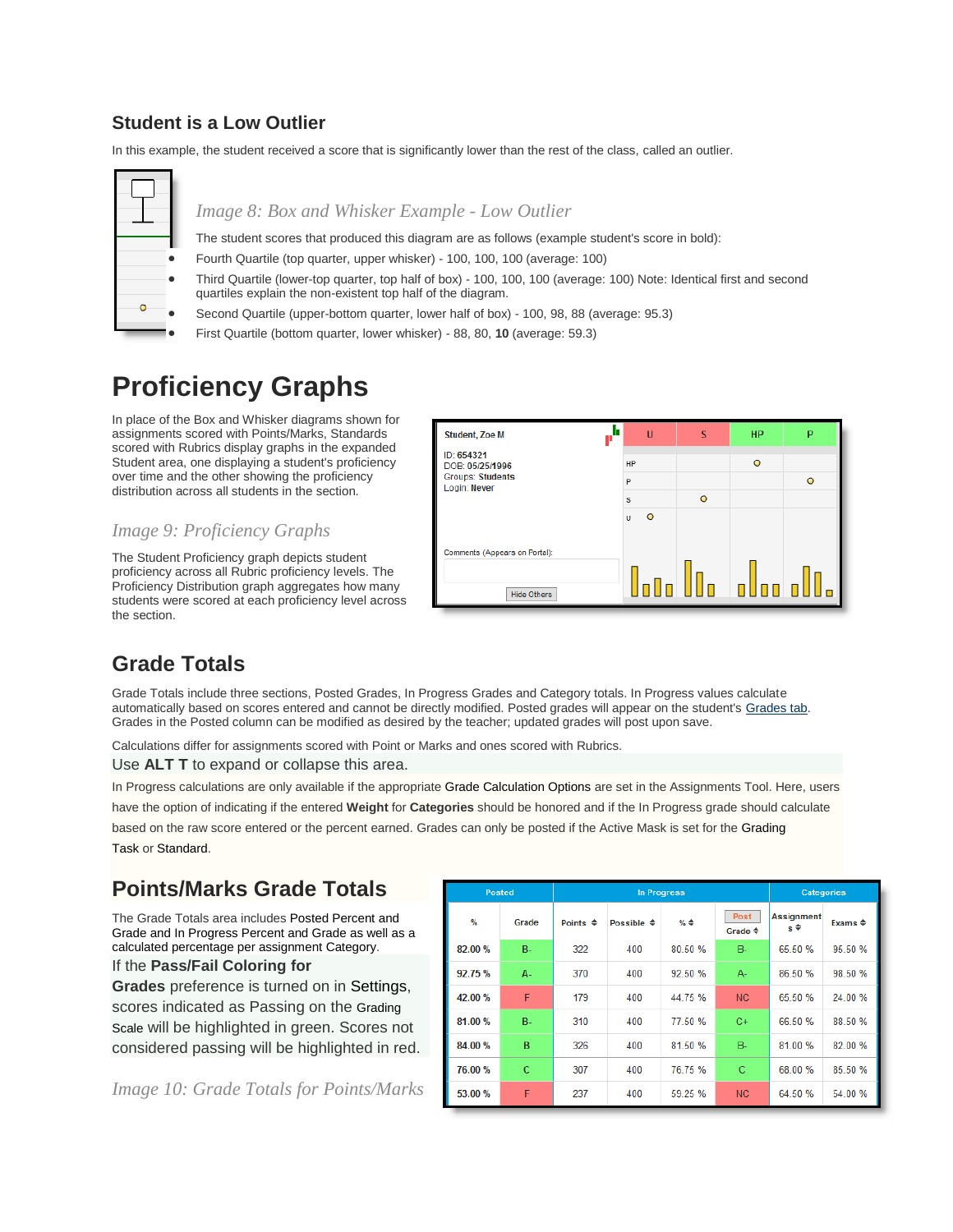#### **Categories**

A column will display for each Category based on the Term and Task selected above. For each student, a percentage is calculated based on the scores entered on assignments within each Category. In the example above, the Categories are Assignments and Exams.

Categories marked as **Exclude** will still have a percentage calculated but will not be included in the In Progress calculations. Excluded categories will appear in red text.

The percentage calculated for each Category will be affected by the following settings:

- Whether a **Multiplier** is entered for a Scoring Alignment. This value will only affect the Category percentage if the Grade Calculation Option to **Use score's % value** is *not* set.
- Whether the Grade Calculation Option to **Use score's % value** is set. For example, two assignments are scored as 8/10 and 100/100. The point value calculated for these two assignments would be 108/110, or 98%. The percent value calculated would be 80% and 100%, or 90% for the Category.

#### **In Progress Grades**

The **In Progress Percent** is also calculated based on the scores entered. The **In Progress Grade** is determined based on the Grading Scale selected in the Grade Calculation Options. The Grade Calculation Option to **Calculate In Progress Grade** must be selected for these columns to appear. This section also includes the points earned by the student and the total points possible.

The In Progress Percent calculated will be affected by the following settings:

- Whether a **Multiplier** is entered for a Scoring Alignment. This value will only affect the percentage if the Grade Calculation Option to **Use score's % value** is *not* set.
- Whether the Grade Calculation Option to **Use score's % value** is set. For example, two assignments are scored as 8/10 and 100/100. The point value calculated for these two assignments would be 108/110, or 98%. The percent value calculated would be 80% and 100%, or 90% for the two.
- Whether a **Weight** is entered for a Category AND whether the Category is marked to be **Excluded** from calculation.

#### **Posting Grades**

Clicking the orange **Post** button in the In Progress section will copy the In Progress Grade to the students' Grades tabs. This is the grade that posts to the students' Transcripts using the Transcript Post Wizard, if *Post to Transcript* is marked for the Grading Task. Grades can only be posted if the Active Mask is set for the Grading Task. This button will not appear if none of the Tasks or Standards for the section have the Active Mask set.

To post grades, select the **Post** button and then indicate the destination Term and Task combination to which the grades should be posted. This function allows teacher to post grades to another task, such as quarter grades that are posted to the semester grading task.

### **Rubric Grade Totals**

For assignments scored using Rubrics, In Progress grades are calculated based on the **Proficiency Estimate** option selected for the Term/Standard in Grade Calculation Options. These columns include [Posted Grade](https://community.infinitecampus.com/kb/pages/viewpage.action?pageId=10223749#GradeBook(Beta)-PostingGradesB) and Proficiency Estimates as well as a calculated percentage per assignment Category.

If the **Pass/Fail Coloring for Grades** preference is turned on in Settings, scores indicates as Passing on the Rubric will be highlighted in green. Scores not considered passing will be highlighted in red.

| <b>Posted</b> |           |                     | Categories            |                                              |                        |
|---------------|-----------|---------------------|-----------------------|----------------------------------------------|------------------------|
| %             | Grade     | Points $\triangleq$ | Possible $\triangleq$ | Post<br>Proficiency<br>Estimate $\triangleq$ | Standards $\triangleq$ |
|               | U         |                     |                       | U                                            | U                      |
|               | P         |                     |                       | P                                            | P                      |
|               | <b>HP</b> |                     |                       | <b>HP</b>                                    | HP                     |
|               | <b>HP</b> |                     |                       | <b>HP</b>                                    | HP                     |
|               | s         |                     |                       | s                                            | S                      |
|               | s         |                     |                       | S                                            | S                      |
|               | Ü         |                     |                       | $\cup$                                       | U                      |

#### *Image 11: Grade Totals for Rubrics*

#### **Categories**

A column will display for each Category based on the Term and Task selected above. For each student, a proficiency estimate is calculated based on the scores entered on assignments within each Category. In the example above, the Categories is Standards.

Categories marked as **Exclude** will still have a proficiency estimate calculated but will not be included in the In Progress calculations. Excluded categories will appear in red text.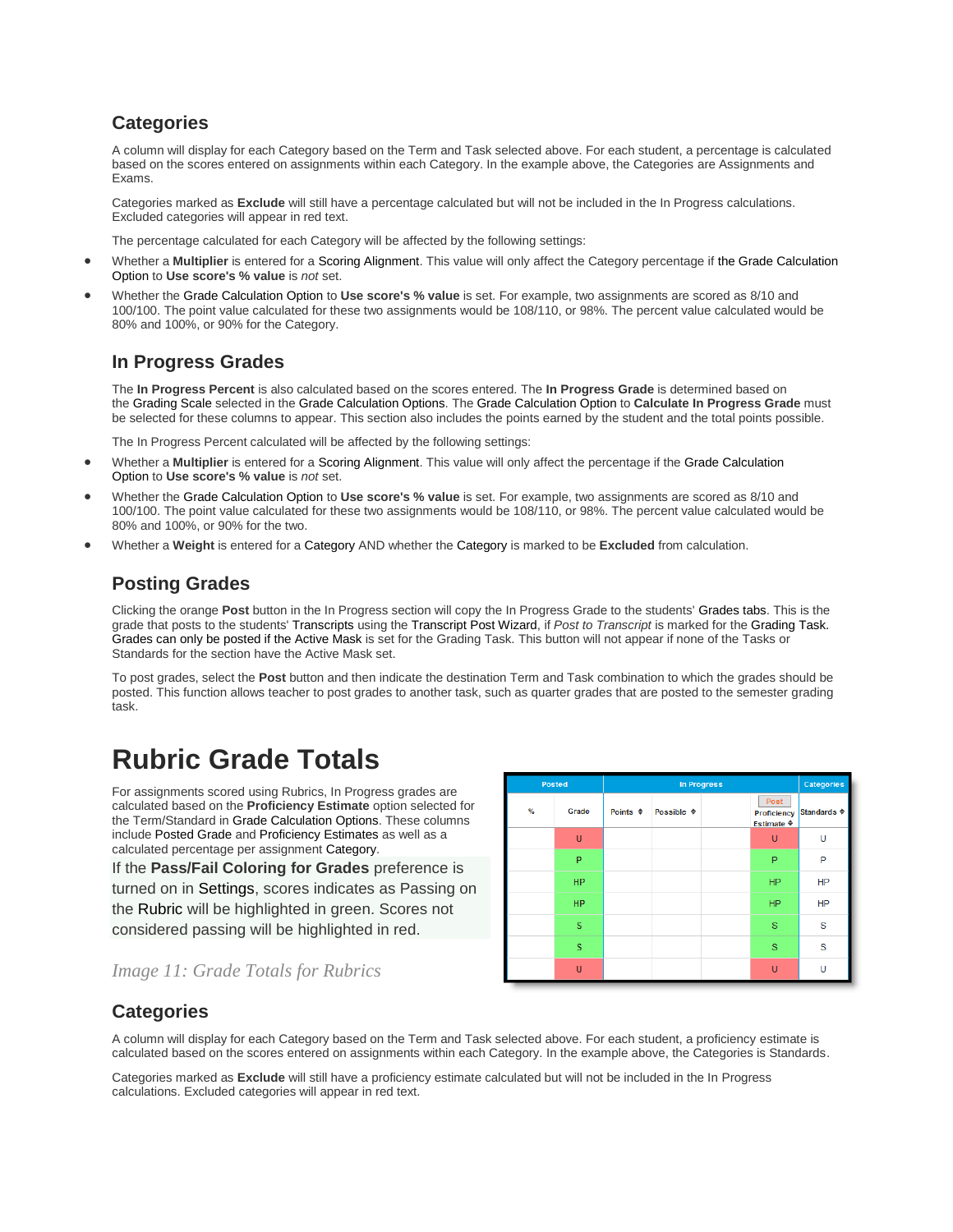#### **Proficiency Estimates**

| <b>Proficiency</b><br><b>Estimate</b><br><b>Calculation</b> | <b>Description</b>                                                                                                                                                                                                                                                                                                                                                                                                         |
|-------------------------------------------------------------|----------------------------------------------------------------------------------------------------------------------------------------------------------------------------------------------------------------------------------------------------------------------------------------------------------------------------------------------------------------------------------------------------------------------------|
| <b>Highest Score</b>                                        | Indicates the highest proficiency level the student has achieved. Sequence must be entered<br>for items on the Rubric for this option to calculate correctly.                                                                                                                                                                                                                                                              |
| Mode of 3                                                   | Indicates the most common score for the student across the most recent three scores.                                                                                                                                                                                                                                                                                                                                       |
| Mode of 5                                                   | Indicates the most common score for the student across the most recent five scores.                                                                                                                                                                                                                                                                                                                                        |
| <b>Power Law</b>                                            | Power Law is a mathematical calculation that converts proficiency levels into numeric<br>values and determines a trend based on the student's scores. The student's overall numeric<br>proficiency value is then converted back into a proficiency level (Rubric), which is<br>the <b>Proficiency Estimate</b> . Power Law works on the assumption that standards are assessed<br>at consistent intervals, such as weekly. |

Proficiency Estimates assist teachers in determining how overall student proficiency has progressed.

When hovering over a student's proficiency estimate, a tool tip will appear with all four proficiency calculations. The Calculation Option must be set to calculate Proficiency Estimates for values to appear in these columns.

Categories marked as **Excluded** will not be included in calculation.

#### **Posting Grades**

Clicking the orange **Post** button in the In Progress section will copy the Proficiency Estimate to the students' Grades tabs. This is the grade that posts to the students' Transcripts using the Transcript Post Wizard, if *Post to Transcript* is marked for the Grading Tasks (Grading and Standards) Standard. Grades can only be posted if the Active Mask is set for the Standard. This button will not appear if none of the Tasks or Standards for the section have the Active Mask set. No Posted Percent will appear for assignments scored with Rubrics.

To post grades, select the **Post** button and then indicate the destination Term and Task combination to which the grades should be posted. This function allows teacher to post grades to another task, such as quarter grades that are posted to the semester grading task.

Posted grades can be modified by the teacher as desired and will be updated upon save. Changing student scores (and therefore Proficiency Estimates) will not automatically re-post grades, but Proficiency Estimates can be re-posted.

### **Expanded Assignment**

Clicking the chevron symbol to the right of the assignment abbreviation or within the score grid will expand the detail information for that assignment. Clicking the blue Assignment Name link (or the assignment abbreviation when the assignment is collapsed) or using **ALT E** will open an instance of the Assignments tool within

the Grade Book where modifications can be made.

Inactive assignments will appear in red text.

### *Image 12: Details for an Assignment -*

*Point/Marks Grading Task*

#### Use **ALT A** to expand or collapse the assignment details.

The assignment detail area includes three parts, Fill options, scores and flags.

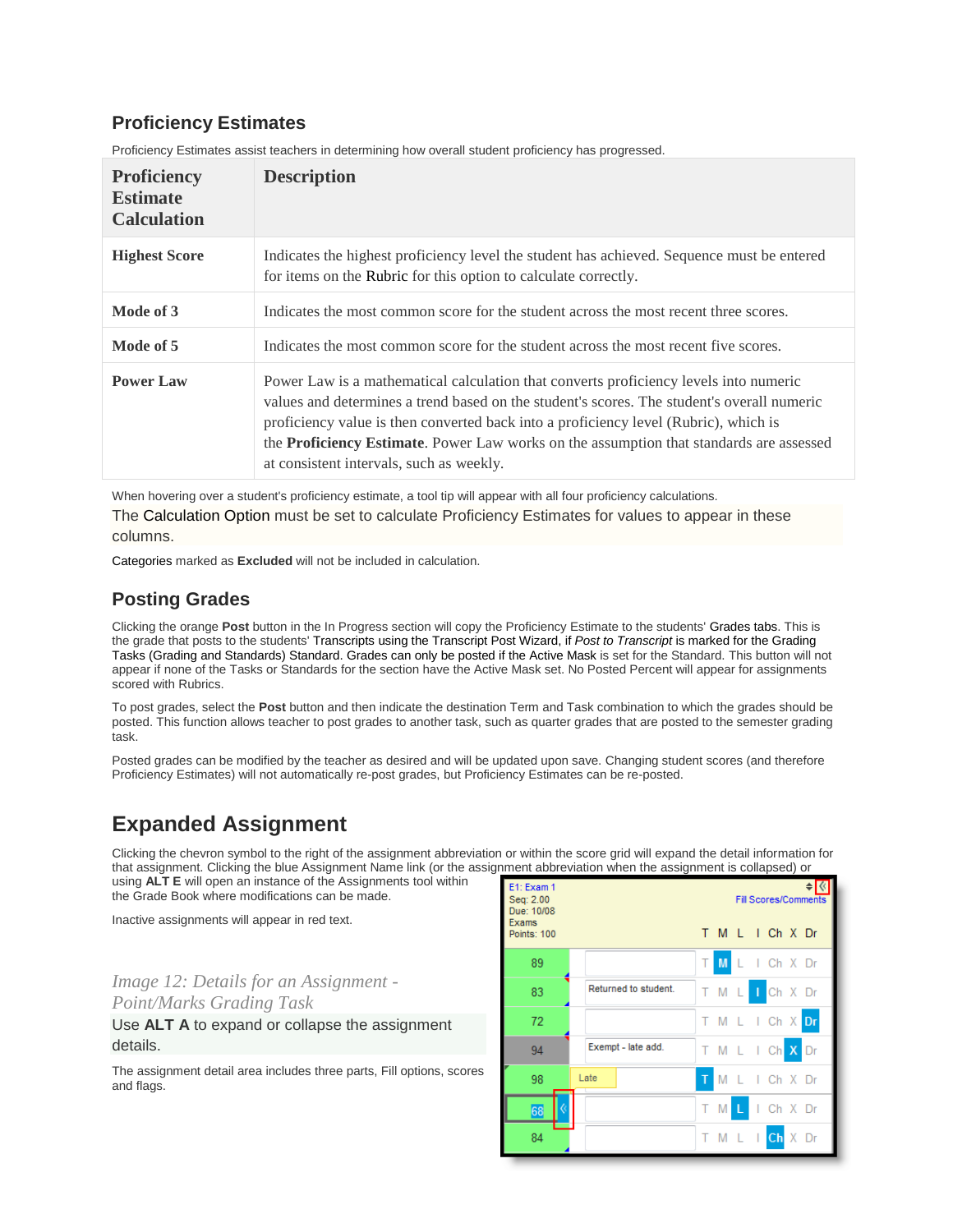### **Calculation Summary - Points/Marks Assignments**

The calculation summary appears as a tool tip when hovering over the assignment information and provides basic calculations describing student performance across the assignment. These values will apply to all students enrolled in the section, regardless of any filters selected in the [Settings.](https://community.infinitecampus.com/kb/pages/viewpage.action?pageId=10223749#GradeBook(Beta)-Settings)

#### *Image 13: Calculations when Hovering over an Assignment*

The calculations for an assignment scored with Assignment Marks or Points are determined as shown in the following table. Assignments that are not scored are not included in calculations.



| <b>Field</b>      | <b>Description</b>                                                                                                                                                                                                                                                                                                                    |
|-------------------|---------------------------------------------------------------------------------------------------------------------------------------------------------------------------------------------------------------------------------------------------------------------------------------------------------------------------------------|
| <b>Mean</b>       | The average score. Calculated by adding all student scores together and dividing by the number of scores.                                                                                                                                                                                                                             |
| <b>Std</b><br>Dev | Standard Deviation - the variation in scores based on the mean. A low standard deviation indicates that<br>scores are grouped fairly close together, that students scored similarly on the assignment. A high standard<br>deviation indicates that scores vary more greatly, that students did not score similarly on the assignment. |
| Range             | The range of the lowest score to the highest score. Displays as the <b>lowest score</b> - highest score (total<br>scores).                                                                                                                                                                                                            |
| Count             | The total number of scores entered for the assignment.                                                                                                                                                                                                                                                                                |
| <b>Median</b>     | The middle score, half way between the highest and lowest scores.                                                                                                                                                                                                                                                                     |
| Q3                | The top score of Quartile 3, the 75th percentile. Halfway between the highest score and the median.                                                                                                                                                                                                                                   |
| Q1                | The top score of Quartile 1, the 25th percentile. Halfway between the lowest score and the median.                                                                                                                                                                                                                                    |
| <b>IQR</b>        | Interquartile Range - the difference between Q1 and Q3. Like standard deviation, this value indicates the<br>degree of variance across student scores.                                                                                                                                                                                |

Box and Whisker Plots, described above, are a visual representation of quartiles.

## **Proficiency Level Distribution - Rubrics Assignments**

The proficiency level distribution appears as a tool tip when hovering over the assignment information and includes the number of proficiency levels entered and the distribution of all students in the section across all proficiency levels.

| AS5<br>Seq: 1.00<br>Due: 02/21<br><b>Standards</b> | AS <sub>2</sub><br>AS4<br>AS3<br>Seq: 1.00<br>Seq: 1.00<br>Seq: 1.00<br>Due: 02/21<br>Due: 02/21<br>Due: 02/21<br><b>Standards</b><br><b>Standards</b><br><b>Standards</b> |  |  |  |  |  |
|----------------------------------------------------|----------------------------------------------------------------------------------------------------------------------------------------------------------------------------|--|--|--|--|--|
| s                                                  | <b>Achievement Standard 5</b><br>Category: Standards<br>Q3) AS Achievement Standard<br>Proficiency Distribution:                                                           |  |  |  |  |  |
|                                                    |                                                                                                                                                                            |  |  |  |  |  |
| ΗP                                                 | <b>HP</b><br>P<br>Š                                                                                                                                                        |  |  |  |  |  |
|                                                    | 2<br>Total: 12                                                                                                                                                             |  |  |  |  |  |

*Image 14: Distribution when Hovering over an Assignment*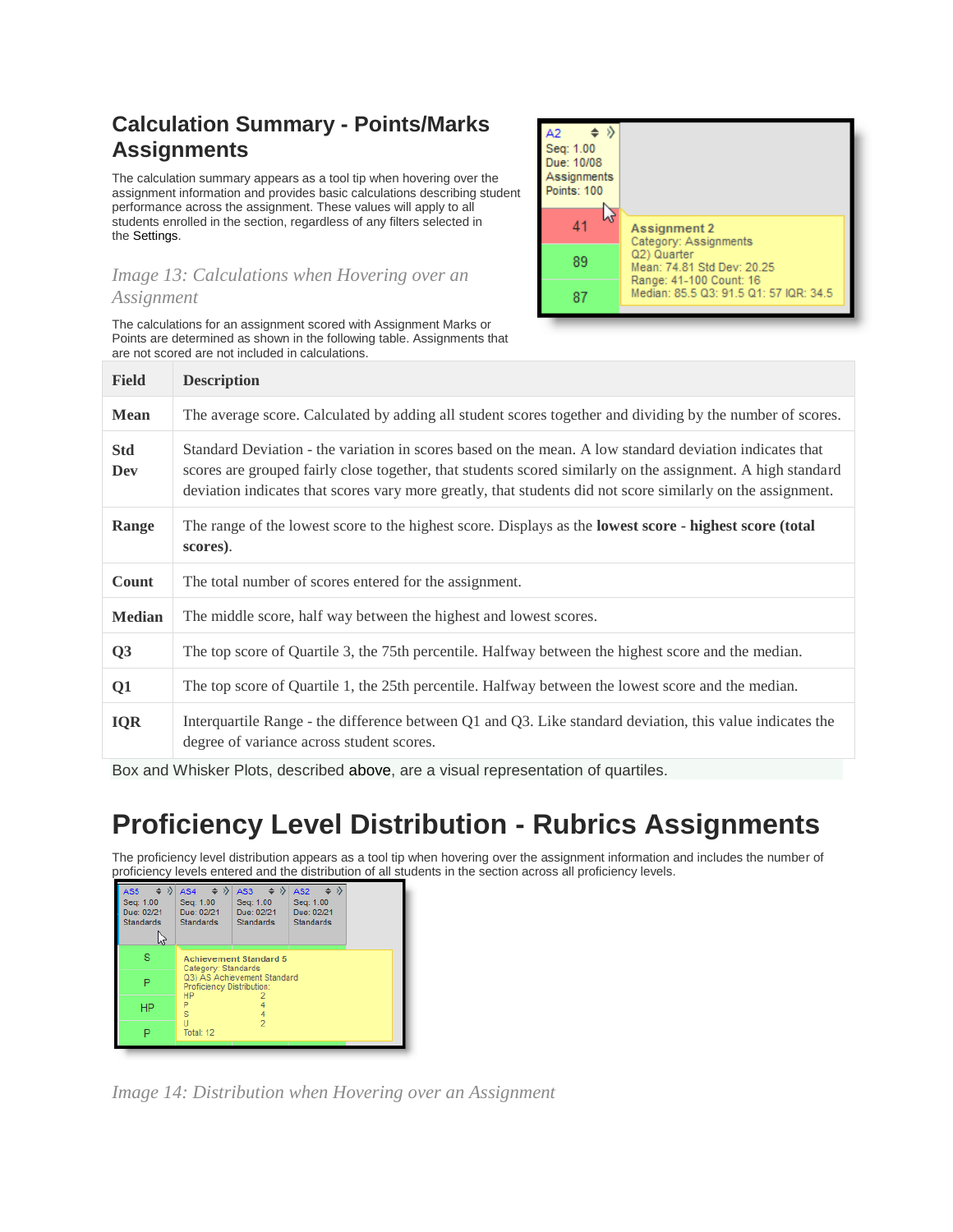### **Fill Options**

To save time in entering scores or proficiency levels, teachers have the option of filling the indicated score fields with the entered score. For example, the fill option can be useful when all students receive the same participation score.

#### *Image 15: Fill Scores Options*

#### **Using Fill Options**

- 1. Indicate which **items** should be filled, **Scores**, **Comments**, or both.
- 2. Enter the value to be filled in each item.
- 3. Select the **student** criteria that will determine which scores will be filled.



| Option                               | <b>Action</b>                                                                                                               |
|--------------------------------------|-----------------------------------------------------------------------------------------------------------------------------|
| All                                  | Will populate all score fields for that assignment with the entered value.                                                  |
| <b>Empty</b>                         | Will populate all empty score fields for that assignment with the entered value.                                            |
| <b>Present &amp;</b><br><b>Empty</b> | Will populate all empty score fields of students not marked as absent on the assignment due date<br>with the entered value. |

4. Click **Fill** to fill scores.

Users can apply a flag to all students by clicking the flag (T, M, etc) in the assignment header.

### **Scores**

Student scores are recorded by entering the points or proficiency level the student earned. Teachers can also enter comments and select the context of the assignment, such as turned in or missing. Scores entered for a student are colorcoded based on the options selected in the Settings menu.

#### *Image 16: Student Scores*

Use the **Arrow Keys, Tab** and **Enter** to navigate among the score cells.



### **Score Flags**

When the assignment is expanded, flag options appear to the right of the score and comment fields.

*Image 17: Score Flags*

| A2: Assignment 2<br>Seq: 1.00<br>Due: 10/08 |  | <b>Fill Scores/Comments</b> |   |  |  |               |  |  |  |
|---------------------------------------------|--|-----------------------------|---|--|--|---------------|--|--|--|
| Assignments<br><b>Points: 100</b>           |  |                             |   |  |  | M L I Ch X Dr |  |  |  |
| 100                                         |  |                             |   |  |  | M L I Ch X Dr |  |  |  |
| 95                                          |  |                             |   |  |  | M L I Ch X Dr |  |  |  |
| 90                                          |  | T.                          |   |  |  | M L I Ch X Dr |  |  |  |
| 80                                          |  |                             |   |  |  | M L I Ch X Dr |  |  |  |
| 75                                          |  |                             | M |  |  | L I Ch X Dr   |  |  |  |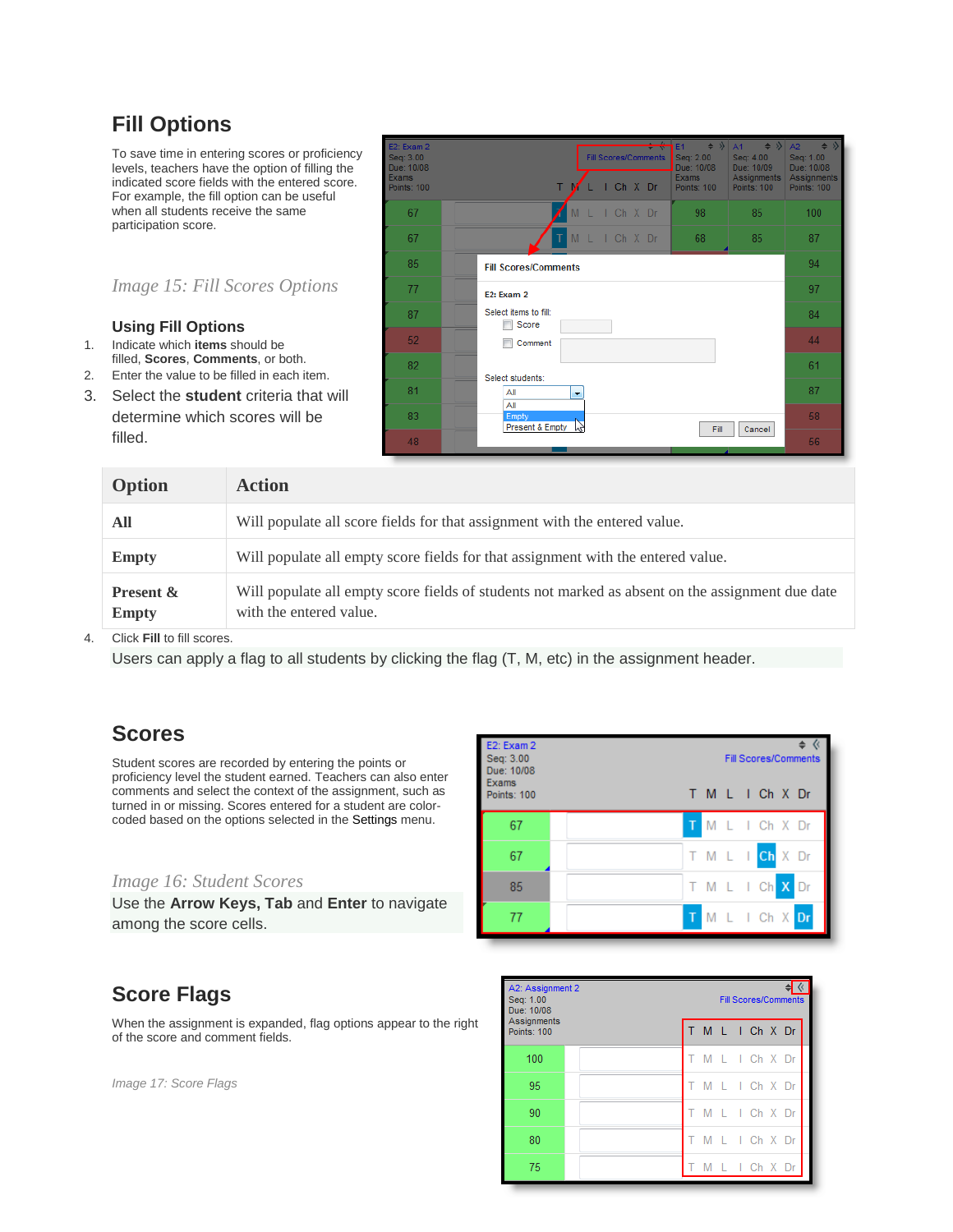| <b>Abbreviation</b> | <b>Description</b> | Grid<br><b>Indicator</b>       | <b>Additional Logic</b>                                                                                                                                                                                                                                                                                                                               |
|---------------------|--------------------|--------------------------------|-------------------------------------------------------------------------------------------------------------------------------------------------------------------------------------------------------------------------------------------------------------------------------------------------------------------------------------------------------|
| T                   | Turned In          | Top left of<br>grid            | If an assignment is marked as Turned In and then marked as<br>Missing, the Turned In flag will be removed. Assignments which<br>are enabled for Submission through the Portal will be closed for<br>submission when the Turned In flag is marked.                                                                                                     |
| M                   | Missing            | <b>Bottom</b><br>right of grid | Score appears stricken-through. If a score is entered for an<br>assignment marked as Missing, a dialog box will appear asking the<br>user if the Missing flag should remain. Missing assignments will<br>automatically calculate as zero. If an assignment is marked as<br>Missing and then marked as Turned In, the Missing flag will be<br>removed. |
| L                   | Late               | <b>Bottom</b><br>right of grid | N/A                                                                                                                                                                                                                                                                                                                                                   |
| I                   | Incomplete         | <b>Bottom</b><br>right of grid | N/A                                                                                                                                                                                                                                                                                                                                                   |
| Ch                  | Cheated            | <b>Bottom</b><br>right of grid | Score appears stricken-through. Scores with the cheated flag will<br>automatically calculate as zero.                                                                                                                                                                                                                                                 |
| X                   | Exempt             | Grey grid<br>color             | Score appears stricken-through. The grid of scores flagged as<br>Exempt will appear in grey.                                                                                                                                                                                                                                                          |
| Dr                  | Dropped            | <b>Bottom</b><br>right of grid | Dropped scores are not included in In Progress grade calculations.                                                                                                                                                                                                                                                                                    |

The following table describes the effect of marking a flag for an assignment:

If there's a comment entered for a score, a red indicator will appear in the top right corner of the score grid. Hovering over the score will display the comment in a hover.

Typing the flag Abbreviation into the score grid will set that flag, unless the Abbreviation is a valid Assignment Mark or Rubric score.

When a flag is marked, hovering over the score grid will display the label of the flag set.

| 8  | 9           | 8    | 8 |
|----|-------------|------|---|
| 9  | 9           | Late |   |
| 9  | 9<br>$\sim$ | 10   | 9 |
| 8  | 9           | 10   | 9 |
| 10 |             | 10   |   |

*Image 18: Hovering Over a Flagged Score*